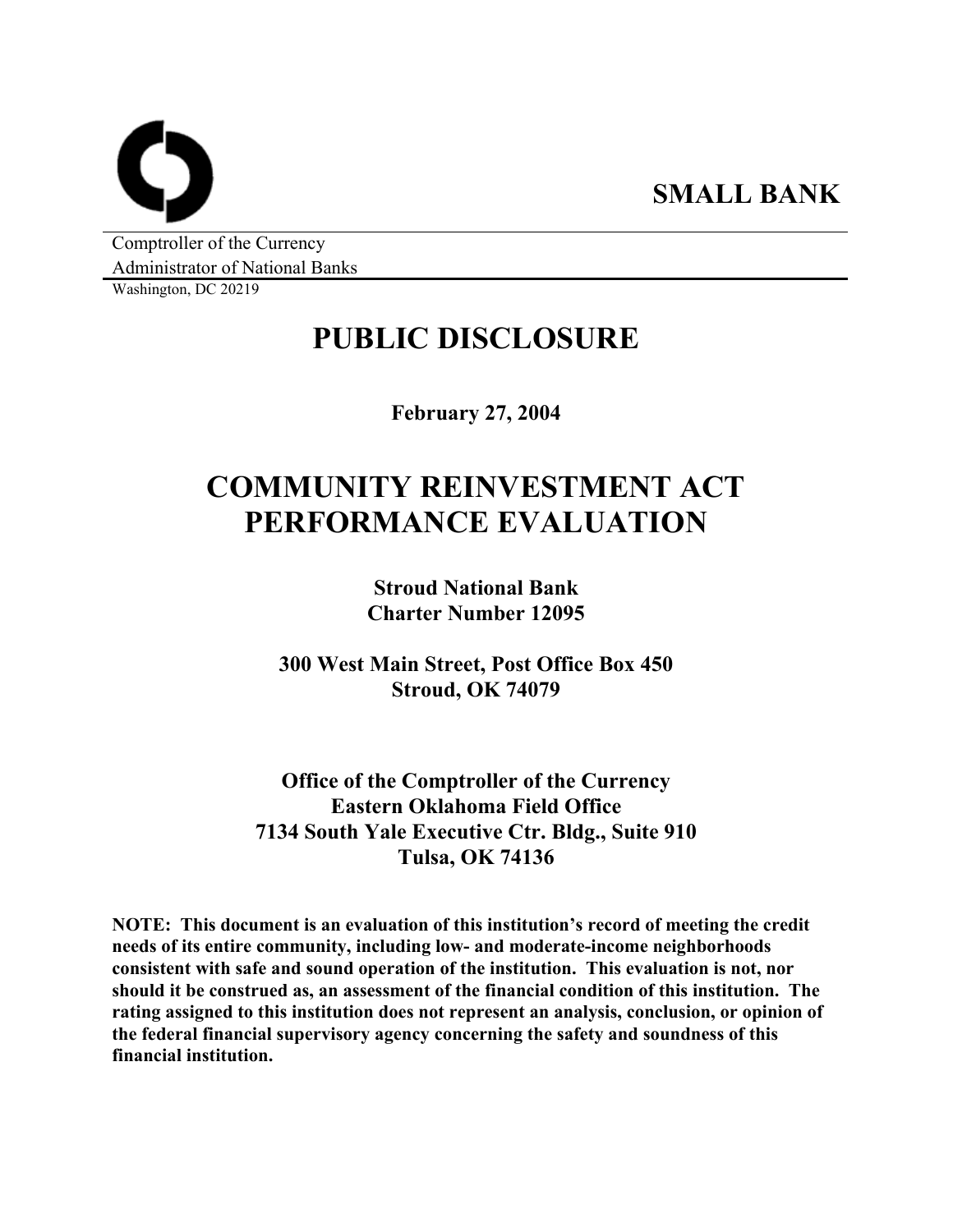#### **GENERAL INFORMATION**

*The Community Reinvestment Act (CRA) requires each federal financial supervisory agency to use its authority when examining financial institutions subject to its supervision, to assess the institution's record of meeting the credit needs of its entire community, including low- and moderate-income (LMI) neighborhoods, consistent with safe and sound operation of the institution. Upon conclusion of such examination, the agency must prepare a written evaluation of the institution's record of meeting the credit needs of its community.* 

*This document is an evaluation of the Community Reinvestment Act (CRA) performance of Stroud National Bank, Stroud, Oklahoma prepared by Office of the Comptroller of the Currency, the institution's supervisory agency, as of February 27, 2004. The agency rates the CRA performance of an institution consistent with the provisions set forth in Appendix A to 12 CFR Part 25.* 

# **INSTITUTION'S CRA RATING:** This institution is rated **"Satisfactory."**

Stroud National Bank (SNB) is responsive to the credit needs of its community including lowand moderate-income individuals and families. The following factors support this conclusion:

- The bank's loan-to-deposit ratio is good considering the number of financial institutions operating within the bank's assessment area.
- A substantial majority of the loans in our sample were originated within the bank's assessment area.
- Credit activity is reasonably distributed to borrowers of different income levels and businesses of different sizes.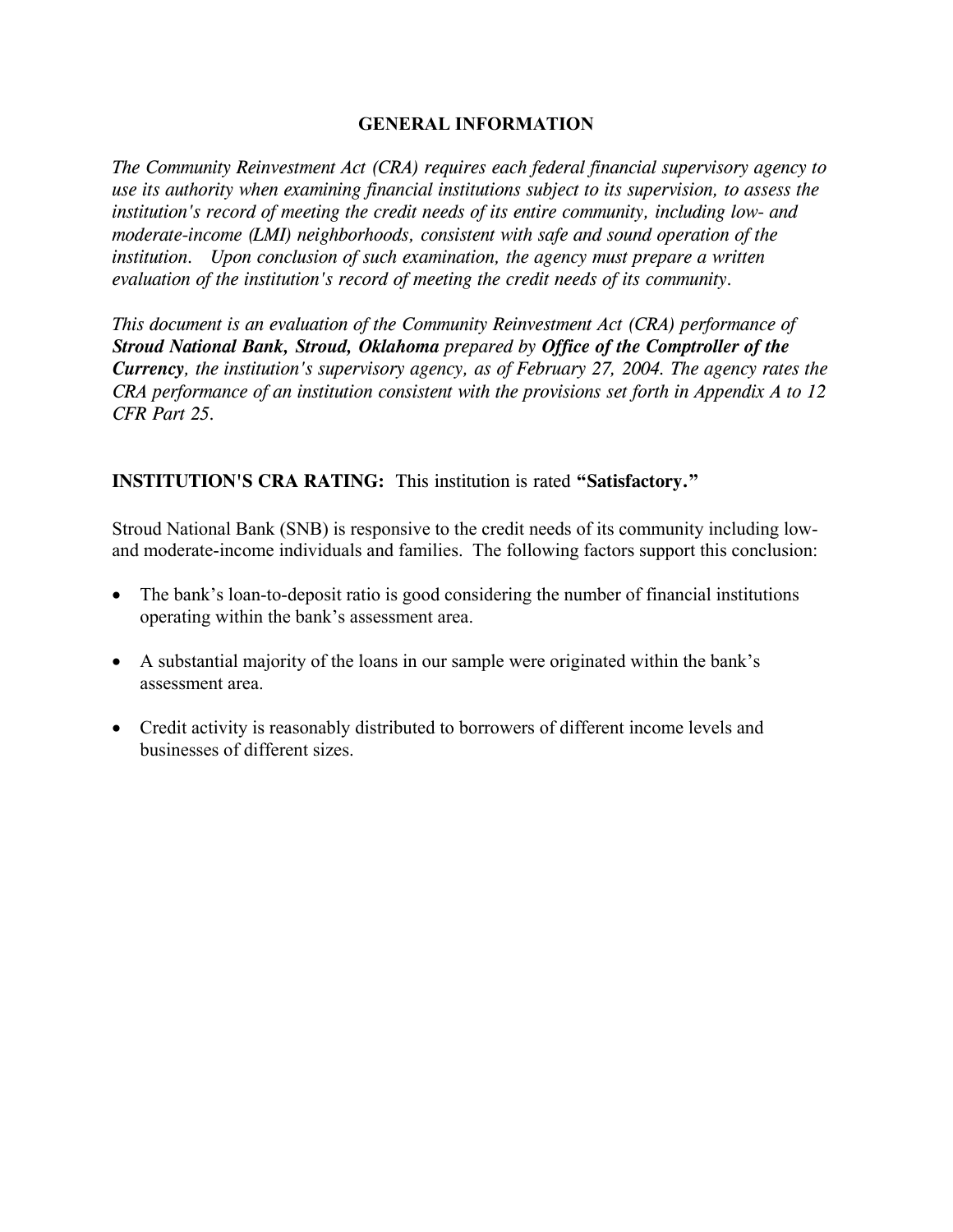#### **DESCRIPTION OF INSTITUTION**

Stroud National Bank (SNB) is headquartered in Stroud, Oklahoma. The bank's street address is 300 West Main. The main bank includes a drive-up facility. A full service branch with drive-in facilities is located at 215 Second Street, Wellston, Oklahoma. The branch in Wellston was acquired in 1991. Proprietary Automated Teller Machine (ATM) services are available in Stroud at the main bank/drive-up, the Stroud IGA in Plaza 66 Shopping Center, and in Wellston at Bev's Convenience Store at the east "Y" of the intersection of US 66 and US 66-B. SNB's primary lending focus is to serve commercial, agricultural, and consumer customers in these communities and the surrounding areas in Lincoln County. SNB meets these needs by providing various loan, deposit, and other financial products.

SNB's total assets were \$40,333MM as of December 31, 2003. Total loans and leases were \$23,503M, or 58.27% of total assets. As captioned below, the loan portfolio is segmented in the following categories:

| <b>Loan Category</b>                 | \$(000) | $\frac{0}{0}$ |
|--------------------------------------|---------|---------------|
| <b>Commercial Real Estate Loans</b>  | 5,980   | 25.44%        |
| Commercial Loans                     | 3,359   | 14.29%        |
| <b>Residential Real Estate Loans</b> | 9,914   | 42.18%        |
| Consumer Loans                       | 2,902   | 12.35%        |
| <b>Agricultural Loans</b>            | 1,046   | 4.46%         |
| Other                                | 302     | 1.28%         |
|                                      |         |               |
| <b>Total</b>                         | 23,503  | 100.00%       |

**The Source:** December 31, 2003, Consolidated Reports of Condition

There are no known factors that impede SNB's ability to meet the credit needs of the constituents in the assessment area.

# **COMMUNITY CONTACT**

To better understand the general credit needs of citizens residing within the assessment area, we contacted a realtor who also serves as President of the Stroud Chamber of Commerce. Based on this interview, we identified a need for affordable housing to low- and moderate-income individuals and families.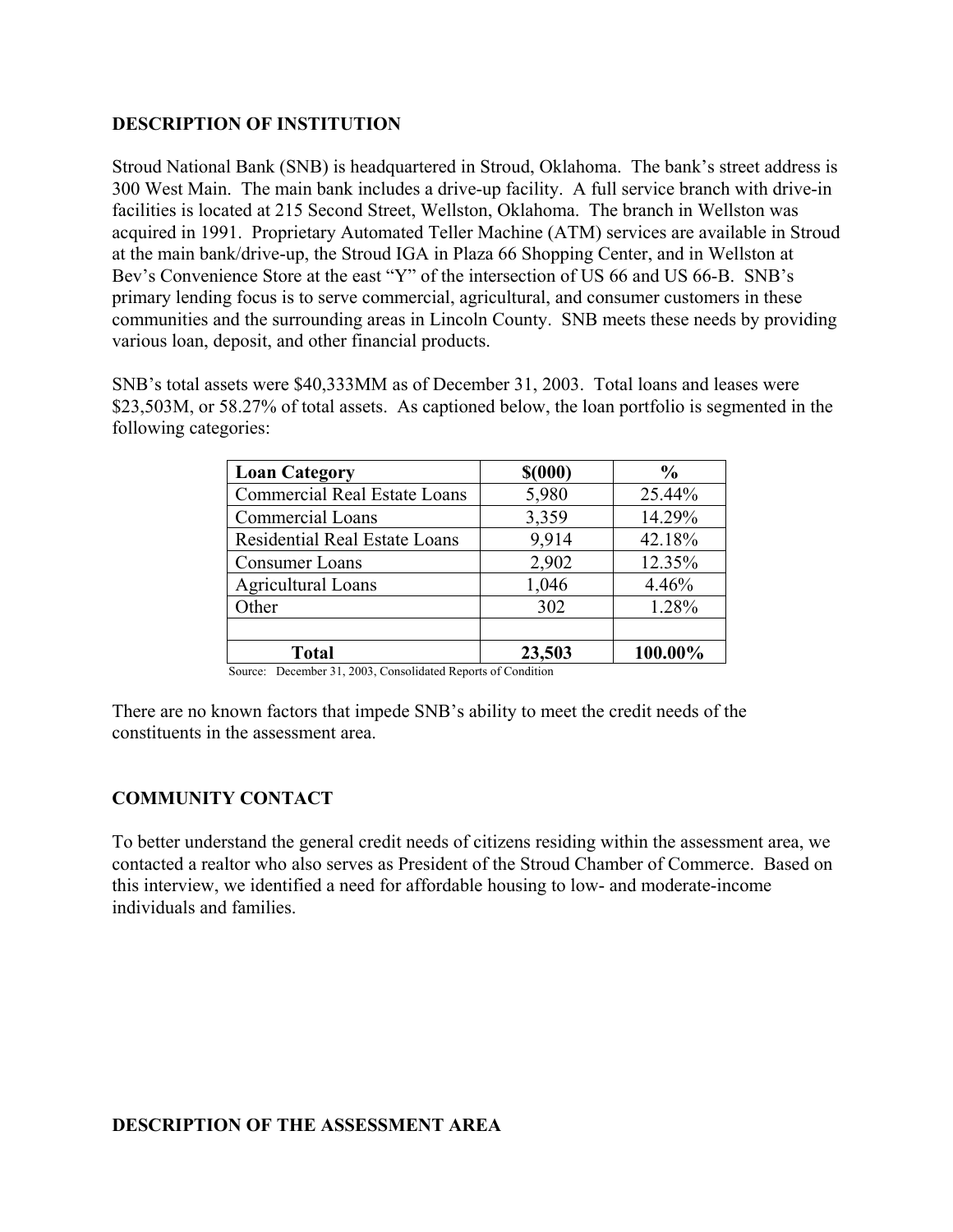The assessment area, adopted by SNB's Board of directors, meets the technical requirements of the regulation, and does not arbitrarily exclude any low- or moderate-income geographies. The assessment area is described as follows:

# **Stroud National Bank Assessment Area**

The assessment area comprises the entire Lincoln County in central Oklahoma. Lincoln County contains seven Census Tracts, all of which are identified as middle-income tracts, according to the 2000 census data by the United States Census Bureau. The tract numbers are 9811.00 through 9817.00. SNB's main office is located in Tract # 9811.00 and the Wellston branch is located in Tract # 9813.00.

The 2000 United States Census Bureau information reflected a total population in Lincoln County at 32,080. The area contained 13,712 housing units with 9,749, or 71%, owner-occupied units. Additionally, there were 9,181 families and 12,196 households in the area. Seventy-two percent of the households derive their income from wages or salaries. The largest employment sectors were services, retail trade, construction and transportation/communication.

| DEMOGRAPHIC AND ECONOMIC CHARACTERISTICS OF AA |              |  |  |  |
|------------------------------------------------|--------------|--|--|--|
| Population                                     |              |  |  |  |
| Number of Families                             | 9,181        |  |  |  |
| Number of Households                           | 12,196       |  |  |  |
| Geographies                                    |              |  |  |  |
| Number of Census Tracts/BNA                    |              |  |  |  |
| % Low-Income Census Tracts/BNA                 |              |  |  |  |
| % Moderate-Income Census Tracts/BNA            |              |  |  |  |
| % Middle-Income Census Tracts/BNA              | 100%         |  |  |  |
| % Upper-Income Census Tracts/BNA               | $\mathbf{0}$ |  |  |  |
| Median Family Income (MFI)                     |              |  |  |  |
| 2000 MFI for AA                                | 36,291       |  |  |  |
| 2003 HUD-Adjusted MFI                          | 39,400       |  |  |  |
| <b>Economic Indicators</b>                     |              |  |  |  |
| <b>Unemployment Rate</b>                       | 2%           |  |  |  |
| 2000 Median Housing Value                      | 55,947       |  |  |  |
| % of Households Below Poverty Level<br>14%     |              |  |  |  |

Other financial institutions headquartered in the bank's assessment area (Lincoln County) are First Bank of Chandler, Union Bank of Chandler and Carney State Bank. The assessment area is also served by branches of the following institutions in the mentioned locations: Banc First and Spirit Bank in Stroud, Local Oklahoma in Chandler, and First National Bank of Ada with branches in Prague and Meeker. Finally, the assessment area is served by a branch of Banc First in Davenport, as well as a credit union headquartered in Davenport.

**CONCLUSIONS ABOUT PERFORMANCE CRITERIA**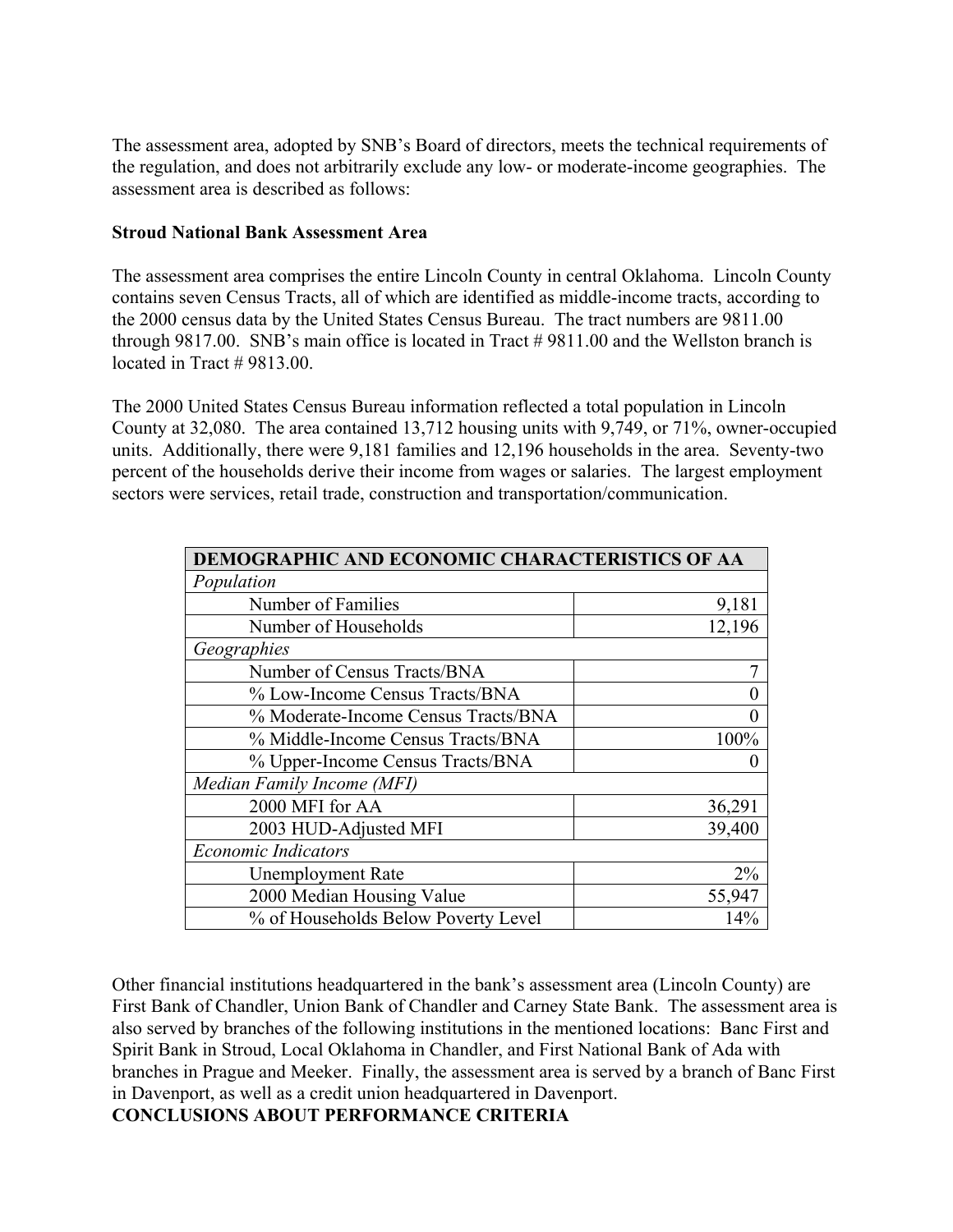#### **Loan-to-Deposit Ratio**

The bank's loan-to-deposit ratio is reasonable given the institution's size, financial condition, and the credit needs of the assessment area. The bank's average loan-to-deposit ratio between September 30, 1998 and December 31, 2003 was 58.16%. The peer group, comprised of all banks in Lincoln County 's had an average loan-to-deposit ratio of 63.03%, for the same time period. The bank's loan-to-deposit ratio on December 31, 2003 was 69%.

#### **Lending in Assessment Area**

A substantial majority of SNB's loans were originated within the assessment area. Our loan sample was comprised of residential real estate and small business and farm loans. Based on 2003 originations, approximately 85% of the number of loans and 84% of the dollar amount of loans reviewed were originated within the bank's assessment area. The following table illustrates the geographic location of each product type by the number of and dollar amount.

| TOTAL LOANS REVIEWED (Evaluation Period 1/01/03 to 12/31/03) |                    |       |           |       |                        |       |           |       |
|--------------------------------------------------------------|--------------------|-------|-----------|-------|------------------------|-------|-----------|-------|
|                                                              | IN ASSESSMENT AREA |       |           |       | OUT OF ASSESSMENT AREA |       |           |       |
| <b>LOAN TYPE</b>                                             | #                  | %     | \$ (000s) | %     | #                      | $\%$  | \$ (000s) | $\%$  |
| <b>Small Business</b><br>and Small Farm<br>Loans             | 244                | 85.02 | 4,812     | 83.77 | 43                     | 14.98 | 932       | 16.23 |
| <b>Real Estate</b><br>Loans                                  | 110                | 84.62 | 4,787     | 84.72 | 20                     | 15.38 | 863       | 15.28 |
| Totals (1)                                                   | 354                | 84.89 | 9,599     | 84.25 | 63                     | 15.11 | 1,795     | 15.75 |

(1) Based on information provided by the financial institution

# **Lending to Borrowers of Different Incomes and to Businesses of Different Sizes**

| RESIDENTIAL REAL ESTATE (Evaluation Period 1/01/02 to 7/31/03) |             |                 |               |             |
|----------------------------------------------------------------|-------------|-----------------|---------------|-------------|
| <b>Borrower</b><br>Income<br>Level                             | LOW         | <b>MODERATE</b> | <b>MIDDLE</b> | UPPER       |
| % of AA<br>$F$ amilies <sup>1</sup>                            | 17.45       | 18.63           | 23.12         | 40.80       |
| Residential<br><b>Real Estate</b>                              | % of Number | % of Number     | % of Number   | % of Number |
| Loan<br>Sampled                                                | 13.89       | 16.67           | 19.44         | 50.00       |

1- Based on 2000 U.S. Census Data

SNB has a reasonable distribution of residential real estate loans to borrowers of different income levels. As of December 31, 2003, residential real estate first and second mortgages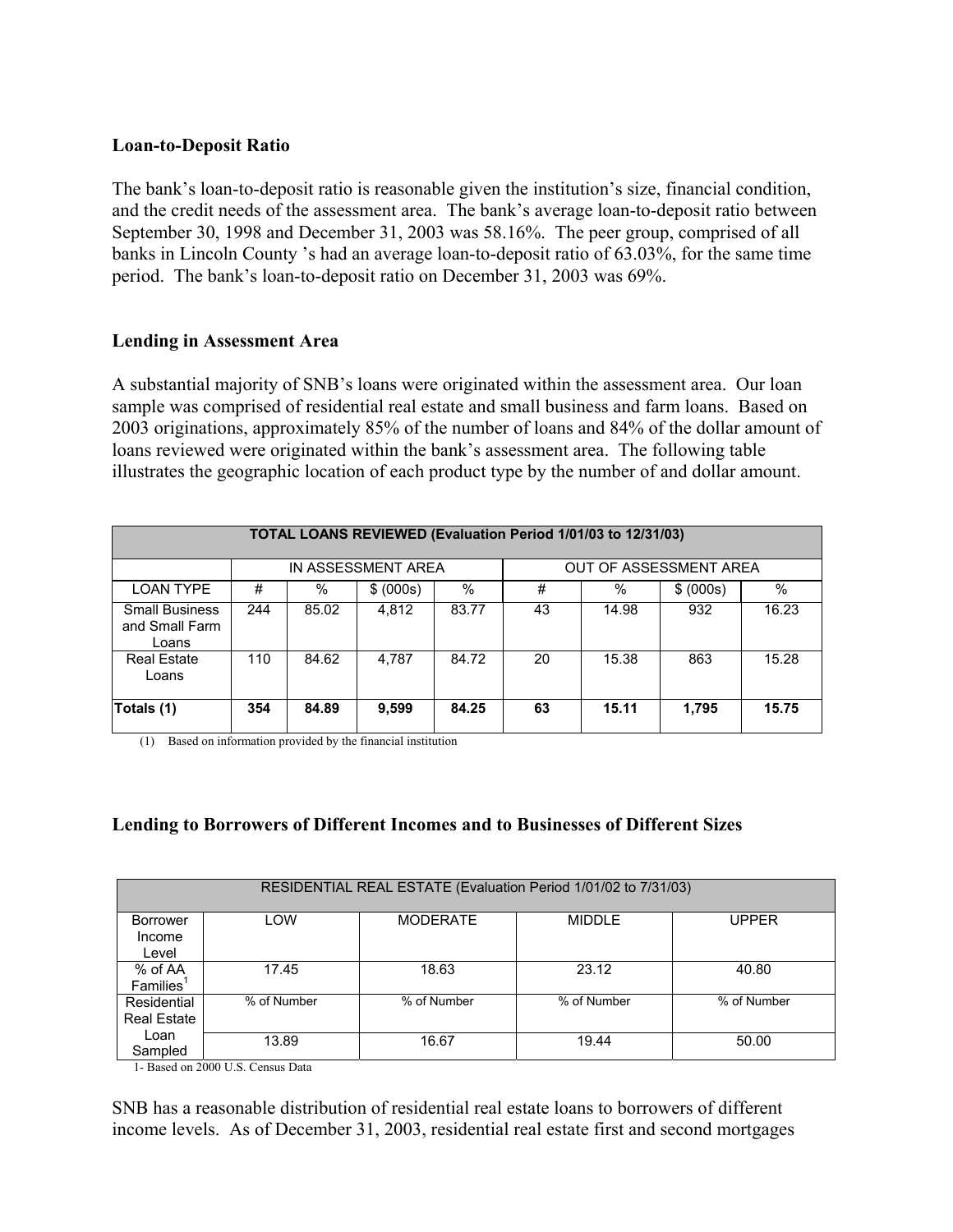represented 42% of the bank's loan portfolio. Our loan sample, comprised of residential mortgages originated in 2003, revealed that 14% were to low-income families and 17% to moderate-income families. Low- and moderate-income families in the bank's assessment area are 17% and 19%, respectively.

| BORROWER DISTRIBUTION OF SMALL LOANS TO BUSINESSES & FARMS |              |                 |  |
|------------------------------------------------------------|--------------|-----------------|--|
| <b>Business Revenues</b>                                   | ≤\$1,000,000 | $>$ \$1,000,000 |  |
| % of AA Businesses and<br>Farms (1)                        | 92.59        | 741             |  |
| % of Bank Loans in AA#                                     | 92.31        | 7.69            |  |
| % of Bank Loans in AA \$                                   | 88.50        | 11.50           |  |

(1) - Based on 2000 U.S. Census Data

SNB's lending pattern to individuals with small businesses or farms is directly proportional to the income levels of the small business and farm owners operating the assessment area. As captioned above, 93% of the small businesses or small farms have revenues of less than \$1,000M. Our loan sample revealed that 92% of the small business and small farm loans were to entities with revenue of less than \$1,000M.

Further evidence of SNB's support of the small businesses in Lincoln County is the bank's participation in the Small Business Administration's (SBA) lending program. Currently there are six SBA loans on the bank's books that were originated, since the previous performance evaluation. Four of these loans totaling \$864M were originated to customers within the bank's assessment area.

SNB also participates in the Oklahoma Capital Access Program (OCAP). This program allows the bank to establish a reserve account for marginal customers that is matched with funds by the Oklahoma Department of Commerce. This program affords financial institutions an opportunity to lend to lend less credit worthy customers, without taking on additional risk because of the protection afforded by the reserves. Currently there are 9 customers participating in this program that operate within the bank's assessment area with loans totaling \$463M.

#### **Geographic Distribution of Loans**

The bank's assessment area is comprised of seven middle-income census tracts. An analysis of the geographic distribution of loans would not be meaningful without some diversity in the income levels of the tracts.

#### **Qualified Investments and CD Services (Optional)**

Management did not request that we review investments and services.

#### **Responses to Complaints**